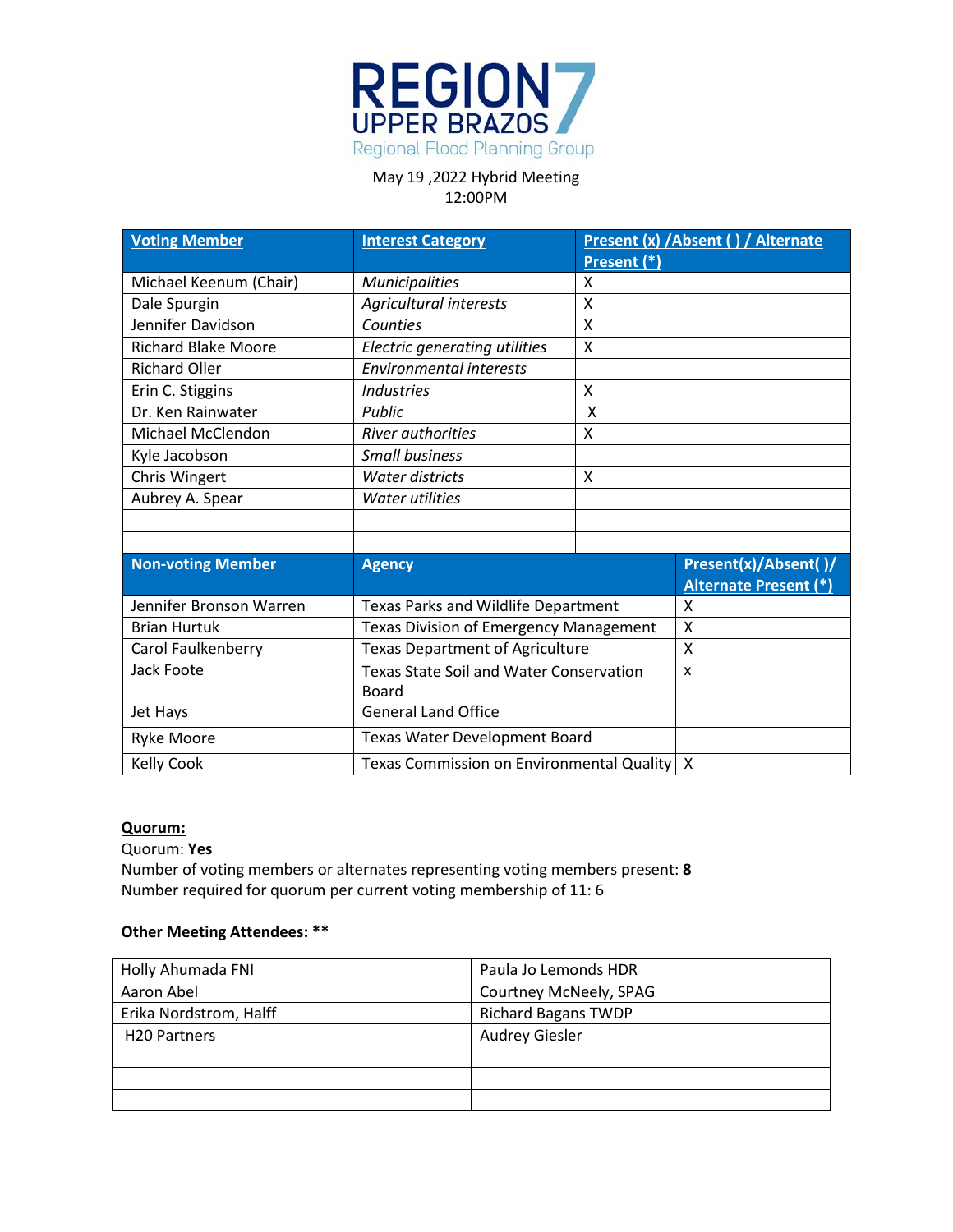

# **Agenda:**

- 1. Call to Order Region 7 Upper Brazos RFPG was called to order at 12:08 P.M.
- 2. Welcome & Roll Call
- 3. Public comments limit 3 minutes per person No member of the public appeared to make a public comment
- 4. **ACTION ITEM**: Approval of April minutes Dale Spurgin motioned April minutes be approved and seconded by Richard Blake Moore. The motion passed unanimously.
- 5. Update from Texas Water Development Board (TWDB) staff, Ryke Moore Ryke Moore was unavailable for the meeting. Richard Bagans with TWDB gave the group updates from water development board. Tech Consultant conference call will be on may  $24<sup>th</sup>$  and Chair conference call will be May  $26<sup>th</sup>$ . August 1<sup>st</sup> the group will vote on submitting the draft plan. We will need to observe a 30-day comment period. Reimbursement # 3 has been approved and routed for payment.
- 6. Region 8 RFPG Liaison Report Michael McClendon Michael Updated the group on region 8. They will have there next meeting on May 26, 2022. They continue to work through the draft procedures.
- 7. Update from SPAG staff, Kelly Davila
	- a. Financial report
	- b. Other updates
- 8. **ACTION ITEM:** Consider the approval and certification of the finance report expenditures

Dr. Ken Rainwater moved to approve and certify the financial report and expenditures. Richard Blake Moore seconded the motion. The motion carried unanimously

- 9. Update from Freese & Nichols team
	- a. General Schedule updates
	- b. Draft deliverables discussion
	- c. Task 4/5: Flood Mitigation Actions Update
	- d. Task 7: Flood Response Information and Activities Introduction
	- e. Task 9: Flood Infrastructure Financing Introduction
	- f. Task 11: Stakeholder Outreach Update

# 10. **ACTION ITEM:** Consider the approval of identified FMEs and FMSs.

No Action taken on this item

11. Public Comment – limit 3 minutes per person

No member of the public appeared to make a public comment

12. New/other business

Next RFPG meeting scheduled for May19, 2022 at 12:00 P.M Location South Plains Association of Governments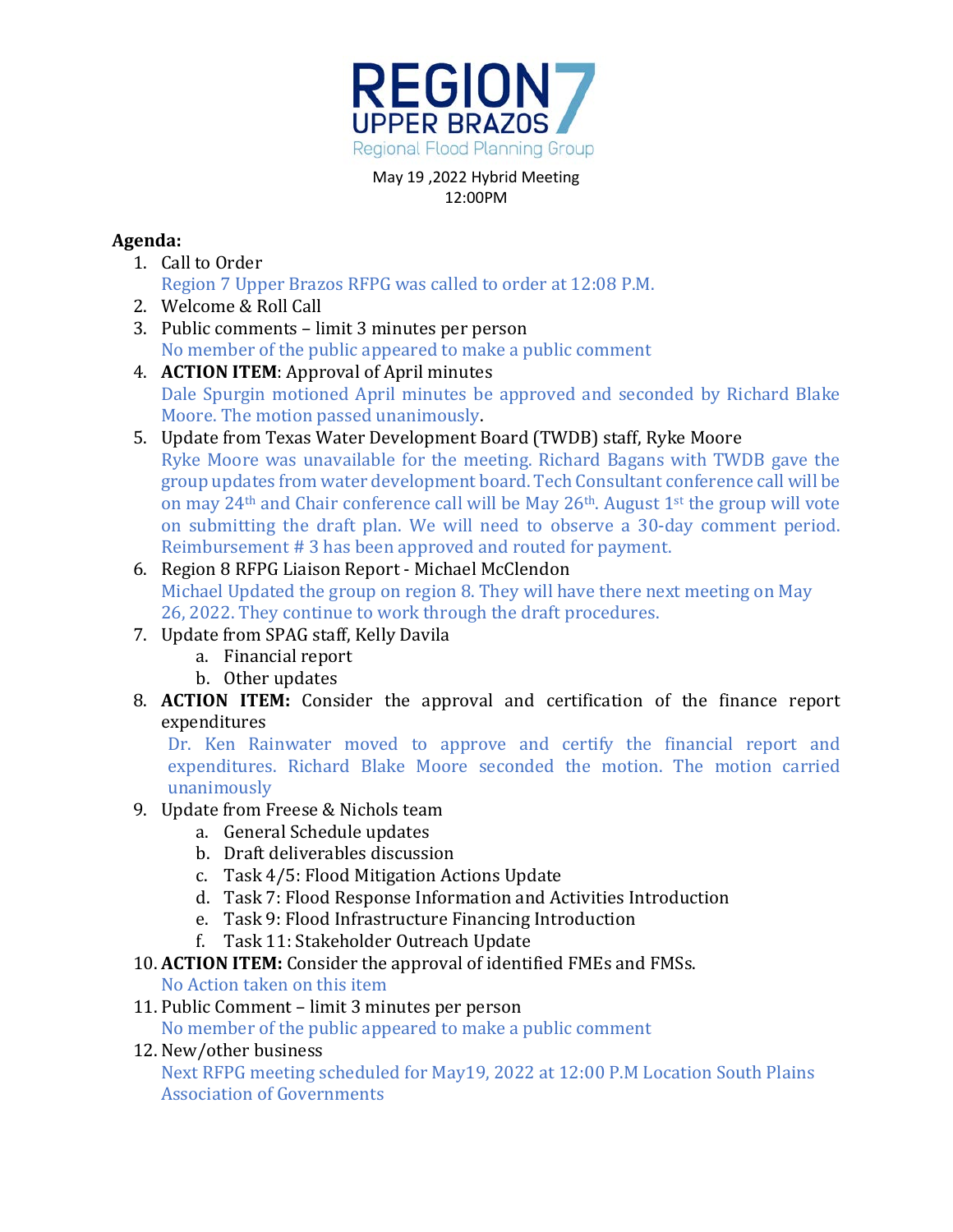

## 13. Adjourn

## Region 7 Upper Brazos RFPG was adjourned at 2:17 P.M.

Public Comment: Citizens may address the Planning Group concerning an issue of interest that is posted on the agenda for the meeting. All Public Comments shall be taken at the Chairman's discretion under the following guidance:

a) All individuals desiring to make oral public comment may submit requests to the "Public Comment Sign-in Sheet" at least 5 minutes prior to start of meeting and should identify himself/herself before providing his/her Public Comment;

b) Members of the public who wish to provide oral or written comments during designated portions of the meeting may do so by signing up in advance or attending a scheduled meeting. Please contact cmcneely@spag.org or at 1323 58th Street, Lubbock, TX 79412.

c) Written comments may be submitted prior to and after the meeting to cmcneely@spag.org or kdavila@spag.org or at 1323 58th Street, Lubbock, TX 79412

d) All Public Comments shall be made in relation to the posted agenda item, unless otherwise decided at the discretion of the Chairman; and

e) Each speaker will receive three minutes and no portion of a speaker's allotted time may be given (assigned, relinquished, donated) to another speaker.

Note: Agenda items may be considered, deliberated, and/or acted upon in a different order than set forth. Additional information about this meeting is available by contacting Kelly Davila or Courtney McNeely at the South Plains Association of Governments at (806) 762-8721 or in person at 1323 58th Street, Lubbock, TX 79412.

## PUBLIC NOTICE

This notice complies with Texas Government Code Chapter 551, Open Meetings Act, Section 551.041 (Notice of Meeting Requirements); Section 551.043 (Time and Accessibility of Notice Requirements); and Section 551.053 (Notice of Requirements of a Political Subdivision Extending into Four or More Counties). The notice has been filed at least 72 hours before the scheduled time of the meeting with the Office of the Texas Secretary of State, and posted on the website Texas Water Development Board at twdb.org

On March 13, 2020, the Governor of Texas issued a Proclamation certifying that the COVID-19 pandemic poses an imminent threat of disaster and declaring a state of disaster for all counties in Texas. Thereafter pursuant to such Proclamation and in accordance with the Texas Disaster Act of 1975, the Governor of Texas temporarily suspended various provisions of Chapter 551 of the Texas Government Code, as amended, regarding the conduct of meetings of governmental entities effective as of March 16, 2020. Pursuant to such Proclamation and temporary suspension, the Upper Brazos – Region 7 RFPG December Meeting will be conducted by video conference.